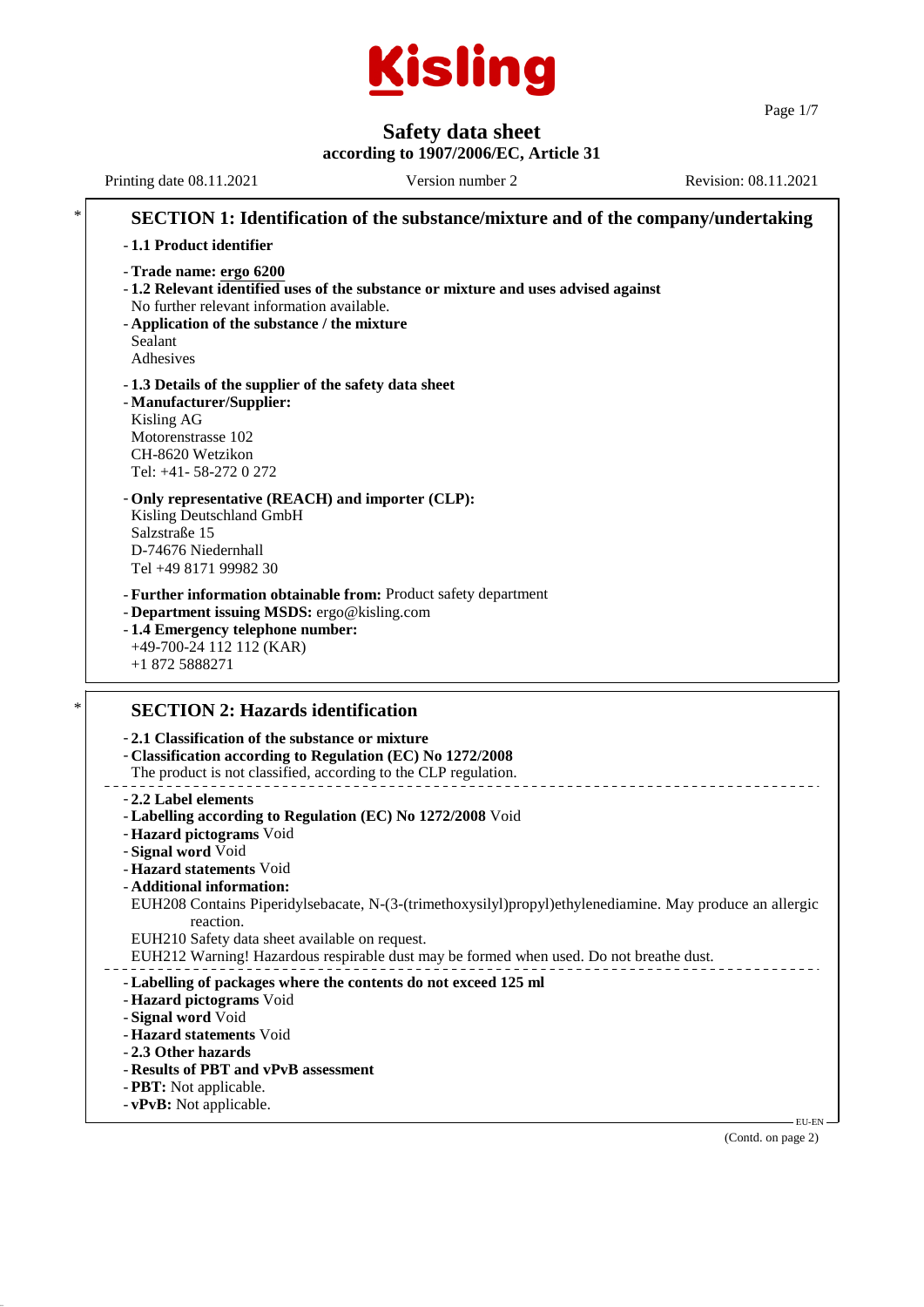Printing date 08.11.2021 Version number 2 Revision: 08.11.2021

**Trade name: ergo 6200**

(Contd. of page 1)

# \* **SECTION 3: Composition/information on ingredients**

#### - **3.2 Mixtures**

- **Description:** Mixture of several substances

## - **Dangerous components:**

| CAS: 13463-67-7                | l titanium dioxide | Carc. 2. H351 | ${<}10\%$ |
|--------------------------------|--------------------|---------------|-----------|
| EINECS: 236-675-5              |                    |               |           |
| Index number: $022-006-00-2$   |                    |               |           |
| Reg.nr.: 01-2119489379-17-xxxx |                    |               |           |

#### - **Additional information:**

Piperidyl sebacate = reaction mass of bis (1,2,2,6,6-pentamethyl-4-piperidyl) sebacate, CAS: 41556-26-7, and methyl-1,2,2,6,6-pentamethyl-4-piperidyl sebacate , CAS: 82919-37-7

## **SECTION 4: First aid measures**

### - **4.1 Description of first aid measures**

- **General information:** Remove any clothing soiled by the product.
- **After inhalation:** Supply fresh air; consult doctor in case of complaints.

#### - **After skin contact:**

Treat affected skin with cotton wool or cellulose. Then wash and rinse thoroughly with water and a mild cleaning agent.

- **After eye contact:**

In case of contact with eyes, rinse immediately with plenty of water and seek medical advice.

- **After swallowing:**

Rinse out mouth and then drink plenty of water.

If swallowed, do not induce vomiting: seek medical advice immediately and show this container or label.

- **4.2 Most important symptoms and effects, both acute and delayed**

- No further relevant information available.
- **4.3 Indication of any immediate medical attention and special treatment needed**

No further relevant information available.

## **SECTION 5: Firefighting measures**

#### - **5.1 Extinguishing media**

- **Suitable extinguishing agents:**
- Water spray
- Alcohol resistant foam
- Fire-extinguishing powder
- Carbon dioxide

### - **5.2 Special hazards arising from the substance or mixture**

Formation of toxic gases is possible during heating or in case of fire.

- **5.3 Advice for firefighters**
- **Protective equipment:**

Wear self-contained respiratory protective device.

Do not inhale explosion gases or combustion gases.

- **Additional information**

Dispose of fire debris and contaminated fire fighting water in accordance with official regulations.

## **SECTION 6: Accidental release measures**

- **6.1 Personal precautions, protective equipment and emergency procedures** Ensure adequate ventilation
- **6.2 Environmental precautions:**

Inform respective authorities in case of seepage into water course or sewage system.

- Do not allow product to reach sewage system or any water course.
- **6.3 Methods and material for containment and cleaning up:** Pick up mechanically.

(Contd. on page 3)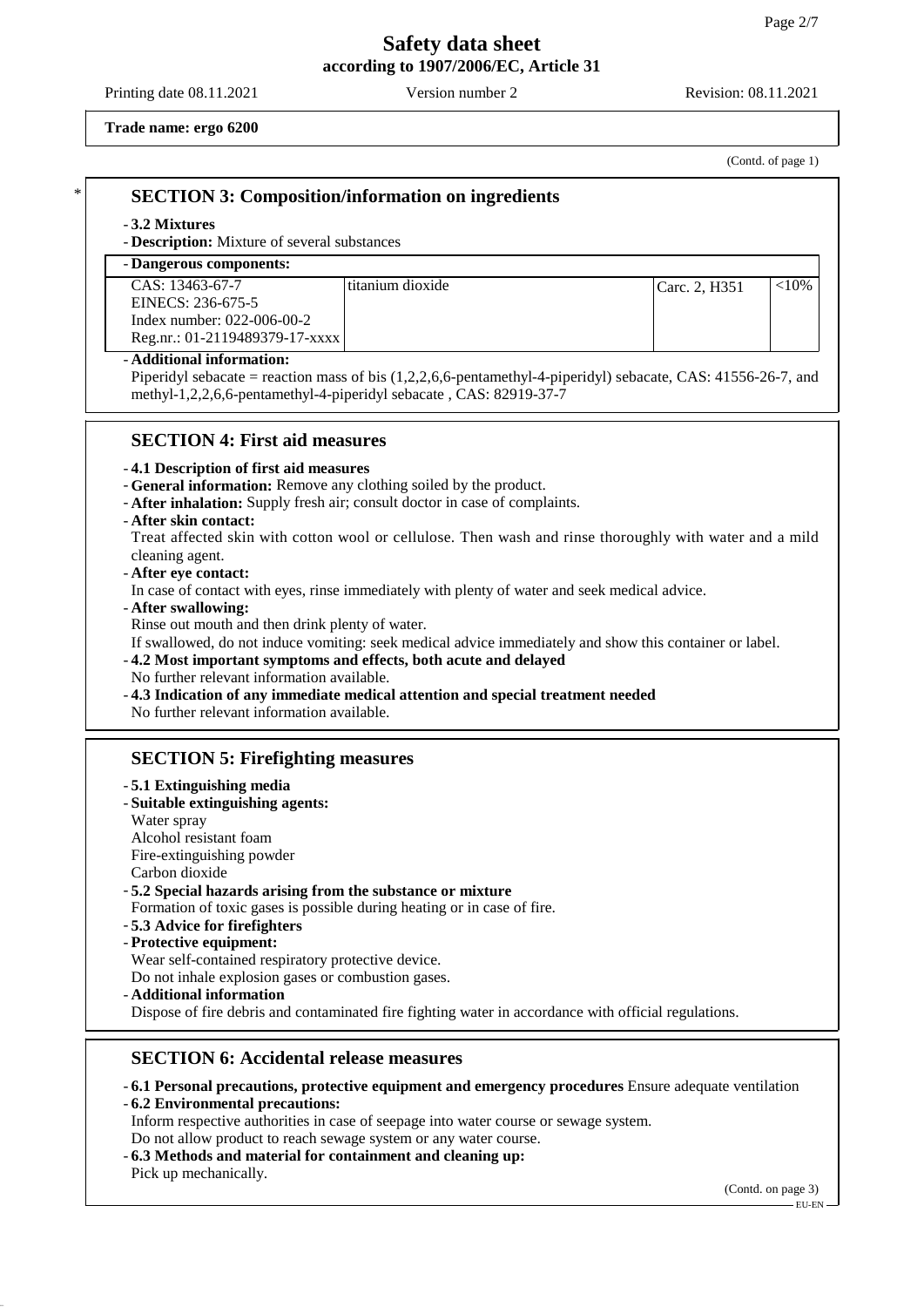Printing date 08.11.2021 Version number 2 Revision: 08.11.2021

#### **Trade name: ergo 6200**

(Contd. of page 2) Ensure adequate ventilation. Flush away residues with plenty of water. Dispose contaminated material as waste according to item 13. - **6.4 Reference to other sections** See Section 7 for information on safe handling. See Section 8 for information on personal protection equipment. See Section 10 for information on "stability and reactivity". See Section 13 for disposal information. **SECTION 7: Handling and storage** - **7.1 Precautions for safe handling** Use only in well ventilated areas. - **Information about fire - and explosion protection:** No special measures required. - **7.2 Conditions for safe storage, including any incompatibilities** - **Storage:** - **Requirements to be met by storerooms and receptacles:** Prevent any seepage into the ground. - **Information about storage in one common storage facility:** Store away from foodstuffs. - **Further information about storage conditions:** Protect from frost. Keep receptacle tightly sealed. Protect from heat and direct sunlight. Store receptacle in a well ventilated area. Store in dry conditions.

- **Storage class (TRGS 510, Storage of hazardous substances in non-stationary containers):** 10-13

- **7.3 Specific end use(s)** No further relevant information available.

### \* **SECTION 8: Exposure controls/personal protection**

- **8.1 Control parameters**

- **Additional information about design of technical facilities:** No further data; see item 7.

#### - **Ingredients with limit values that require monitoring at the workplace:**

#### **13463-67-7 titanium dioxide**

AGW (Germany) Long-term value: 1.25\* 10\*\* mg/m³ 2(II);\*alveolengängig\*\*einatembar; AGS, DFG

## - **Additional Occupational Exposure Limit Values for possible hazards during processing:**

# **67-56-1 methanol**

IOELV (European Union) Long-term value: 260 mg/m³, 200 ppm Skin AGW (Germany) Long-term value: 130 mg/m<sup>3</sup>, 100 ppm 2(II);DFG, EU, H, Y

#### - **Additional information:**

The lists valid during the making were used as basis.

Homogeneous mixing of this product is ensured by continuous physical testing. Formerly dusting raw materials are completely integrated into the liquid / pasty mass. Possible AGW values for solid substances are therefore not specified, since the danger of inhalation of these substances (when handling this mixture) is no longer present!

### - **8.2 Exposure controls**

- **Personal protective equipment:**

- **General protective and hygienic measures:**

The usual precautionary measures are to be adhered to when handling chemicals.

Keep away from foodstuffs, beverages and feed.

Immediately remove all soiled and contaminated clothing

Wash hands before breaks and at the end of work.

(Contd. on page 4)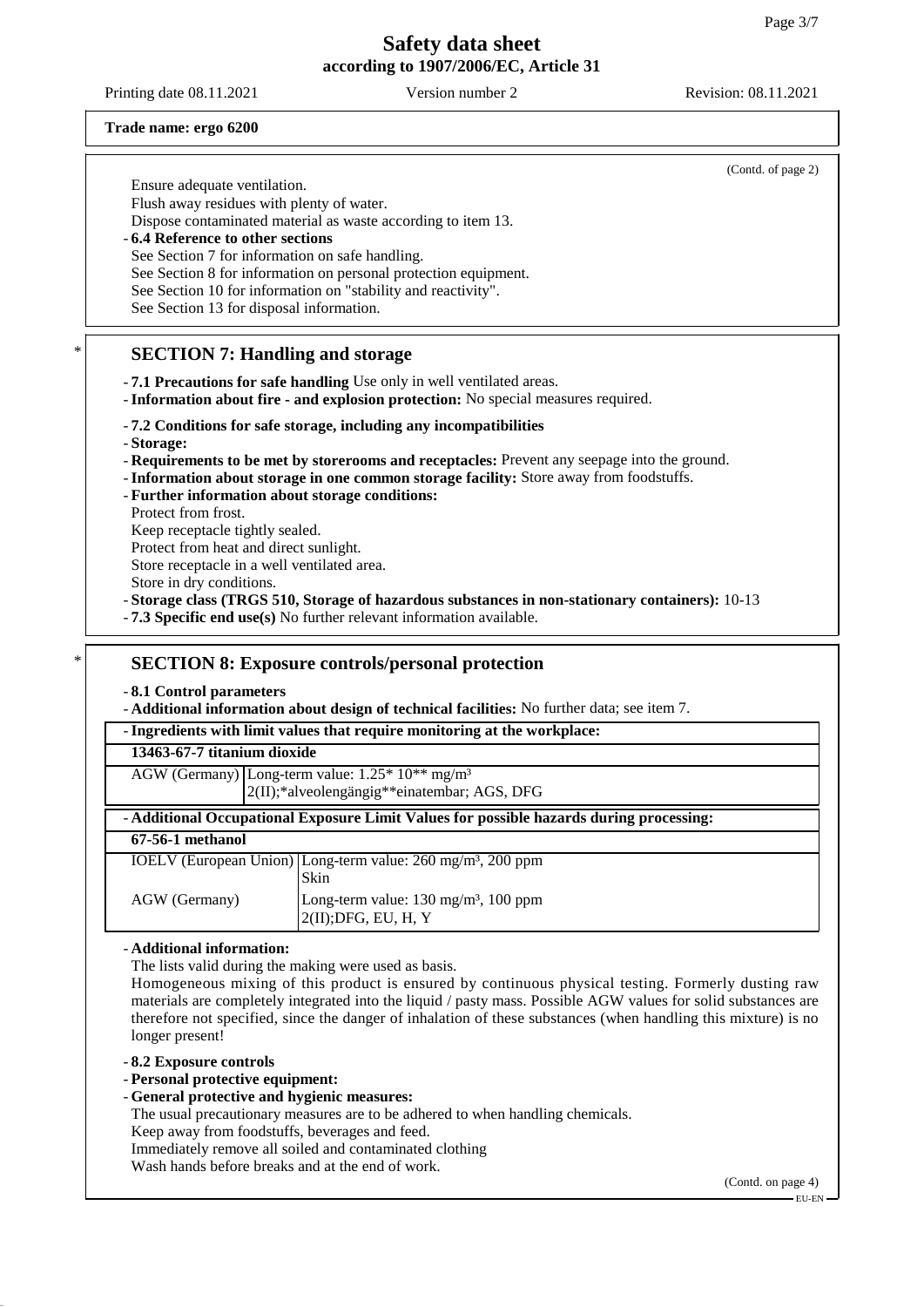Printing date 08.11.2021 Version number 2 Revision: 08.11.2021

#### **Trade name: ergo 6200**

(Contd. of page 3) Avoid contact with the eyes and skin. - **Respiratory protection:** Not necessary if room is well-ventilated. - **Protection of hands:** Protective gloves (EN 374) Check protective gloves prior to each use for their proper condition. The glove material has to be impermeable and resistant to the product/ the substance/ the preparation. Selection of the glove material on consideration of the penetration times, rates of diffusion and the degradation - **Material of gloves** The selection of the suitable gloves does not only depend on the material, but also on further marks of quality and varies from manufacturer to manufacturer. As the product is a preparation of several substances, the resistance of the glove material can not be calculated in advance and has therefore to be checked prior to the application. - **Penetration time of glove material** The exact break trough time has to be found out by the manufacturer of the protective gloves and has to be observed. - **For the permanent contact of a maximum of 15 minutes gloves made of the following materials are suitable:** Butyl rubber (0.7mm - breakthrough time 15 min) - **As protection from splashes gloves made of the following materials are suitable:** As splash protection recommended: nitrile disposable gloves (thickness at least 0.12 mm) with long Cuffs. After contact with the chemical preparation, immediately remove the nitrile disposable gloves and put on a new nitrile disposable glove. - **Eye protection:** Goggles recommended during refilling **SECTION 9: Physical and chemical properties** - **9.1 Information on basic physical and chemical properties** - **General Information** - **Appearance:** Form: Pasty **Colour:** White - **Odour:** Characteristic - Odour threshold: Not determined. - **pH-value:** Not determined. Not applicable. - **Change in condition**

| Melting point/freezing point:                          | Undetermined.                                 |  |
|--------------------------------------------------------|-----------------------------------------------|--|
| Initial boiling point and boiling range: Undetermined. |                                               |  |
| - Flash point:                                         | >100 °C                                       |  |
| - Flammability (solid, gas):                           | Not applicable.                               |  |
| - Decomposition temperature:                           | Not determined.                               |  |
| - Auto-ignition temperature:                           | Product is not self-igniting.                 |  |
| - Explosive properties:                                | Product does not present an explosion hazard. |  |
| - Explosion limits:                                    |                                               |  |
| Lower:                                                 | Not determined.                               |  |
| Upper:                                                 | Not determined.                               |  |
| - Oxidising properties                                 | Not determined.                               |  |
| - Vapour pressure:                                     | Not determined.                               |  |
| - Density at 20 $^{\circ}$ C:                          | $1.44$ g/cm <sup>3</sup>                      |  |
| - Relative density                                     | Not determined.                               |  |
| - Vapour density                                       | Not determined.                               |  |
|                                                        | (Contd. on page 5)                            |  |

EU-EN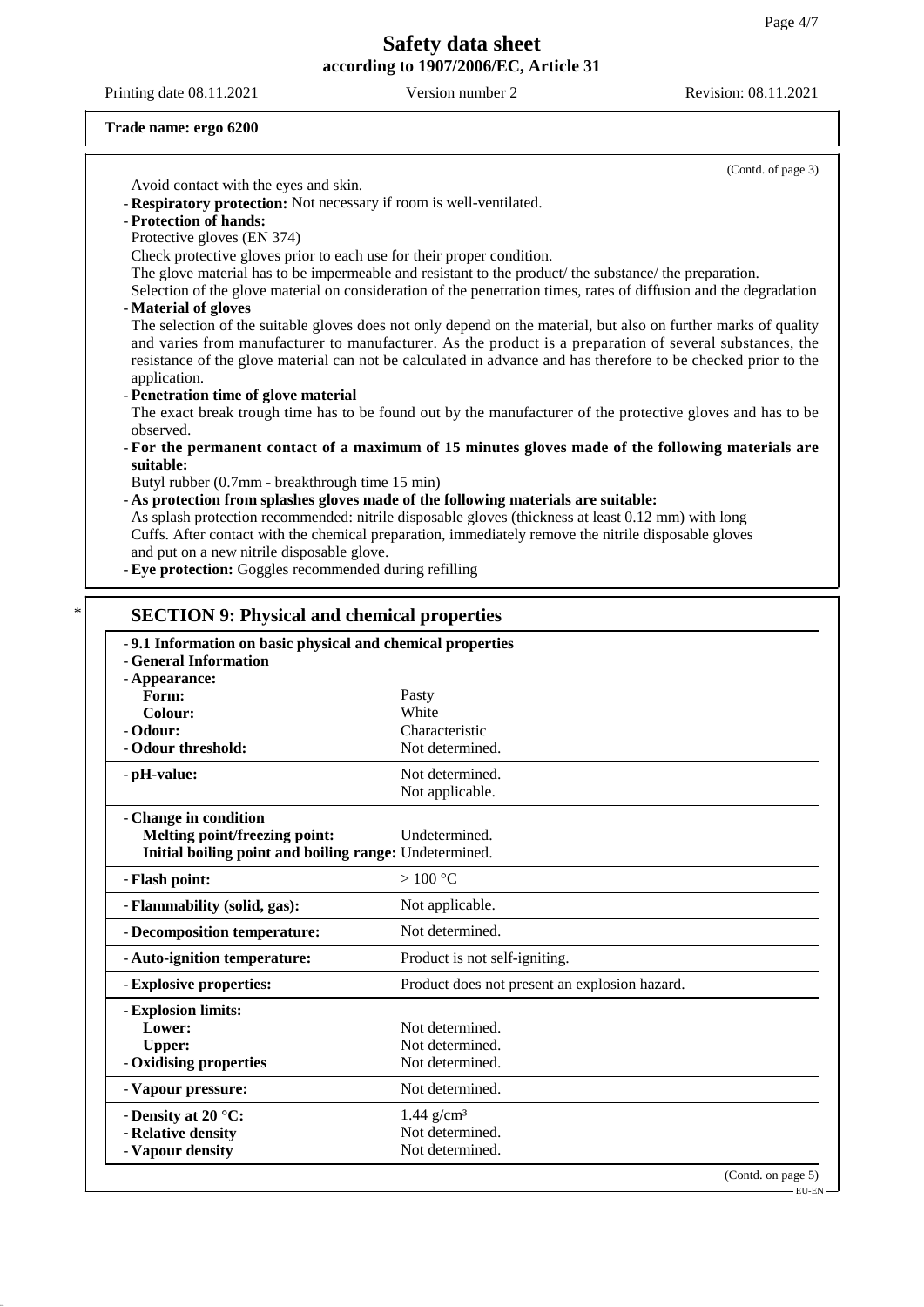Printing date 08.11.2021 Version number 2 Revision: 08.11.2021

**Trade name: ergo 6200**

|                                                           | (Contd. of page 4)                         |
|-----------------------------------------------------------|--------------------------------------------|
| - Evaporation rate                                        | Not determined.                            |
| - Solubility in / Miscibility with<br>water:              | Insoluble.                                 |
| - Partition coefficient: n-octanol/water: Not determined. |                                            |
| - Viscosity:<br>Dynamic:<br>Kinematic:                    | Not determined.<br>Not determined.         |
| -9.2 Other information                                    | No further relevant information available. |

## **SECTION 10: Stability and reactivity**

- **10.1 Reactivity** No further relevant information available.
- **10.2 Chemical stability**
- **Thermal decomposition / conditions to be avoided:**
- No decomposition if used and stored according to specifications.
- Protect from heat and direct sunlight.
- **10.3 Possibility of hazardous reactions**
- Reacts with acids.
- Reacts with strong oxidising agents.
- **10.4 Conditions to avoid** No further relevant information available.
- **10.5 Incompatible materials:** No further relevant information available.
- **10.6 Hazardous decomposition products:** Reacts with water forming methanol

## **SECTION 11: Toxicological information**

- **11.1 Information on toxicological effects**

- **Acute toxicity** Based on available data, the classification criteria are not met.

### - **LD/LC50 values relevant for classification:**

| 13463-67-7 titanium dioxide |      |                                        |
|-----------------------------|------|----------------------------------------|
| Oral                        | LD50 | $\geq$ 20,000 mg/kg (Rat, male/female) |

|  | Inhalative $ LC50/4 h  > 6.82$ mg/l (Rat, male/female) |
|--|--------------------------------------------------------|

- **Primary irritant effect:**
- **Skin corrosion/irritation** Based on available data, the classification criteria are not met.
- **Serious eye damage/irritation** Based on available data, the classification criteria are not met.
- **Respiratory or skin sensitisation** May produce an allergic reaction.
- **Additional toxicological information:**

No experimentally found toxicological data are available for this preparation.

- **CMR effects (carcinogenity, mutagenicity and toxicity for reproduction)**
- **Germ cell mutagenicity** Based on available data, the classification criteria are not met.
- **Carcinogenicity** Based on available data, the classification criteria are not met.
- **Reproductive toxicity** Based on available data, the classification criteria are not met.
- **STOT-single exposure** Based on available data, the classification criteria are not met.
- **STOT-repeated exposure** Based on available data, the classification criteria are not met.
- **Aspiration hazard** Based on available data, the classification criteria are not met.
- **SECTION 12: Ecological information**
- **12.1 Toxicity**
- **Aquatic toxicity:** No further relevant information available.
- **12.2 Persistence and degradability** No further relevant information available.
- **12.3 Bioaccumulative potential** No further relevant information available.

(Contd. on page 6) EU-EN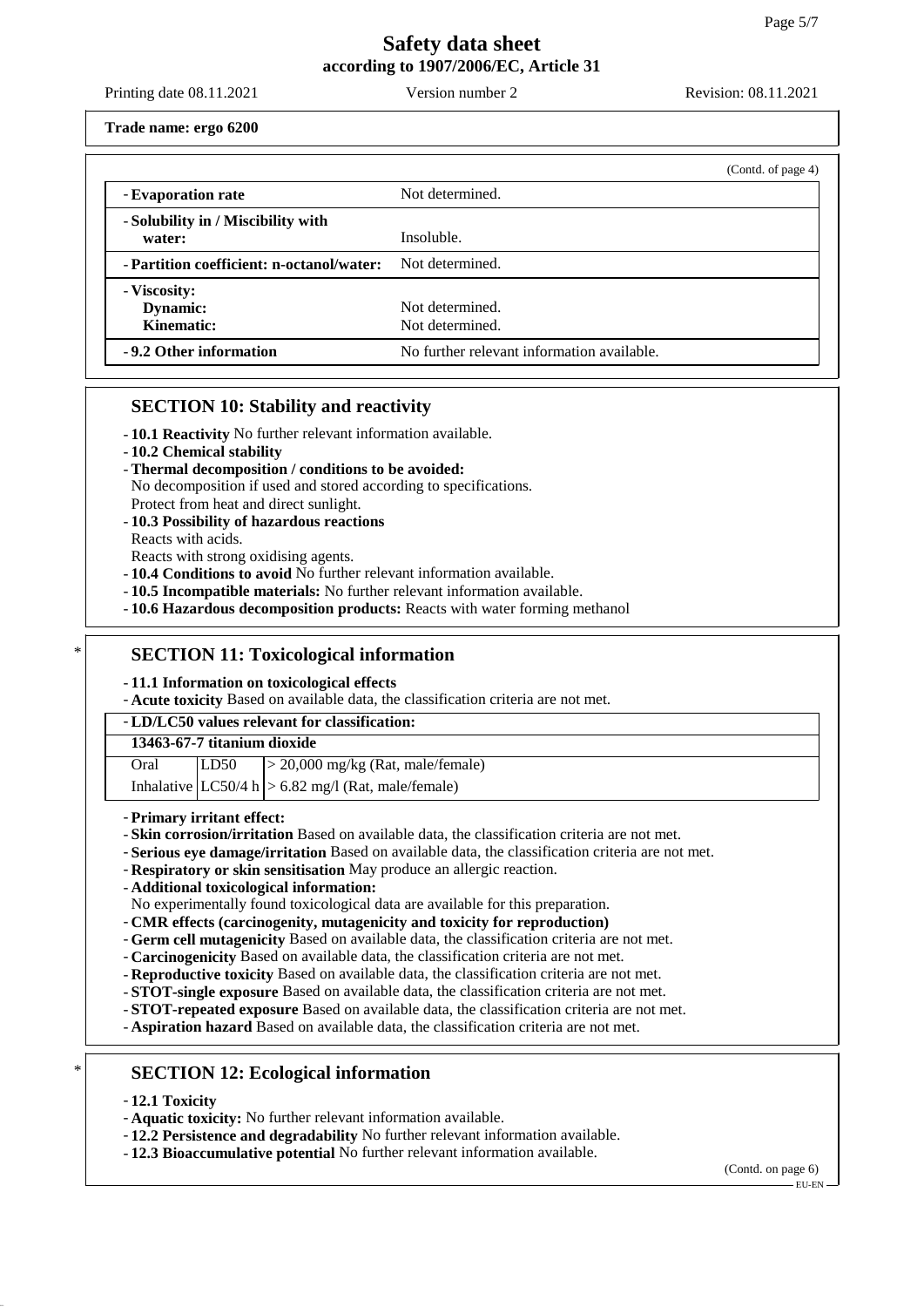Printing date 08.11.2021 Version number 2 Revision: 08.11.2021

(Contd. of page 5)

**Trade name: ergo 6200**

| - 12.4 Mobility in soil No further relevant information available. |  |
|--------------------------------------------------------------------|--|
|--------------------------------------------------------------------|--|

- **Additional ecological information:**
- **General notes:**

Water hazard class 1 (German Regulation) (Self-assessment): slightly hazardous for water Do not allow undiluted product or large quantities of it to reach ground water, water course or sewage system.

- **12.5 Results of PBT and vPvB assessment**

- **PBT:** Not applicable.

- **vPvB:** Not applicable.

- **12.6 Other adverse effects** No further relevant information available.

### **SECTION 13: Disposal considerations**

- **13.1 Waste treatment methods**
- **Recommendation** Disposal must be made according to official regulations.
- **Uncleaned packaging:**

- **Recommendation:** Disposal must be made according to official regulations.

### **SECTION 14: Transport information**

| -14.1 UN-Number<br>- ADR, IMDG, IATA                                        | Void            |
|-----------------------------------------------------------------------------|-----------------|
| -14.2 UN proper shipping name<br>- ADR, IMDG, IATA                          | Void            |
| -14.3 Transport hazard class(es)                                            |                 |
| - ADR, ADN, IMDG, IATA<br>- Class                                           | Void            |
| -14.4 Packing group<br>- ADR, IMDG, IATA                                    | Void            |
| -14.5 Environmental hazards:                                                | Not applicable. |
| -14.6 Special precautions for user                                          | Not applicable. |
| -14.7 Transport in bulk according to Annex II of<br>Marpol and the IBC Code | Not applicable. |
| - UN "Model Regulation":                                                    | Void            |

## **SECTION 15: Regulatory information**

- **15.1 Safety, health and environmental regulations/legislation specific for the substance or mixture** - **Chemical safety assessment**

- **DIRECTIVE 2011/65/EU on the restriction of the use of certain hazardous substances in electrical and electronic equipment – Annex II**

None of the ingredients is listed. - **REGULATION (EU) 2019/1148**

- **Annex I - RESTRICTED EXPLOSIVES PRECURSORS (Upper limit value for the purpose of licensing**

## **under Article 5(3))**

None of the ingredients is listed.

### - **Annex II - REPORTABLE EXPLOSIVES PRECURSORS**

None of the ingredients is listed.

(Contd. on page 7)

EU-EN